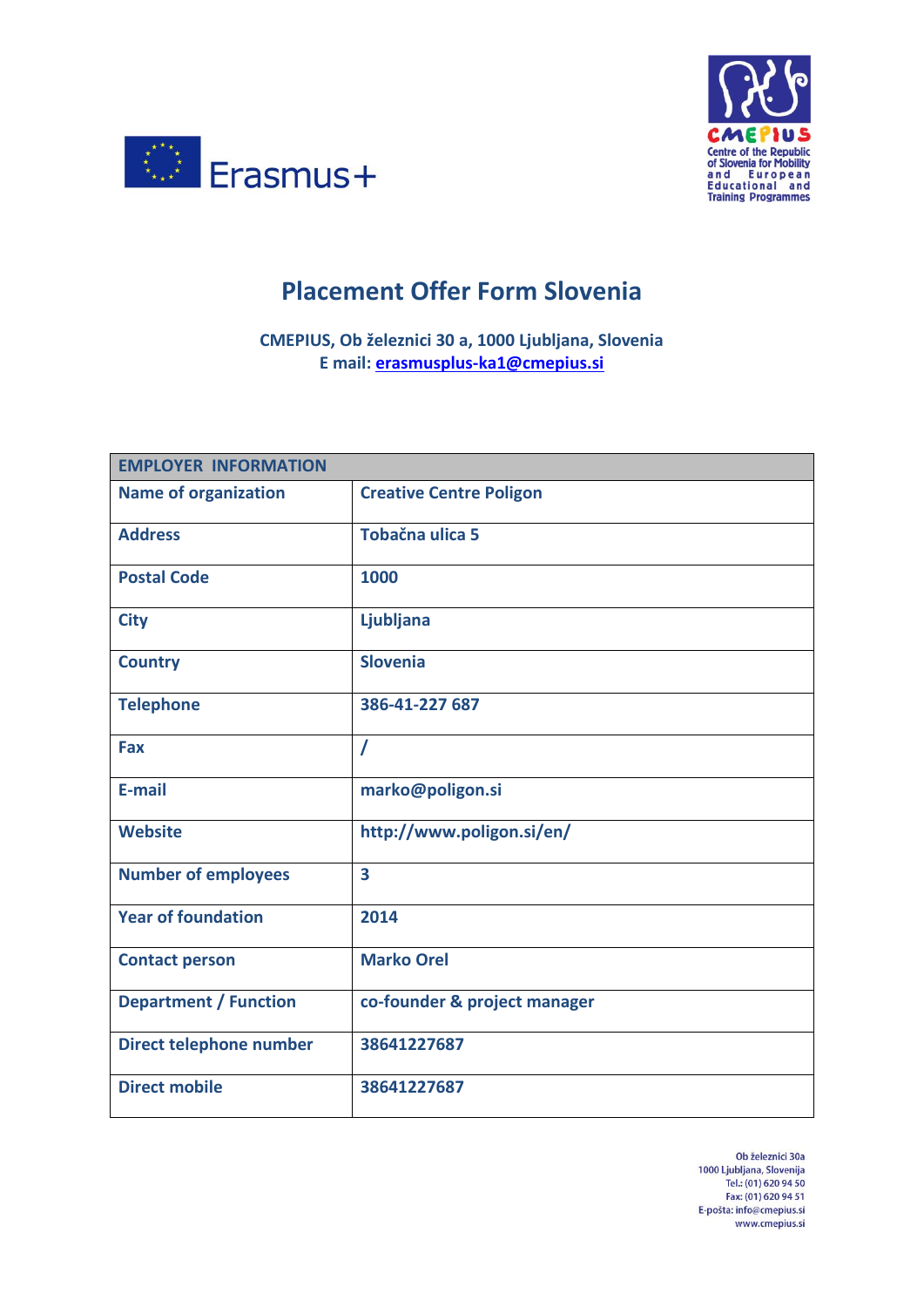| <b>Direct e-mail address</b>                      | marko@poligon.si                                                                                                                                                                                                                                                                                                                                                                                                                                                                                   |
|---------------------------------------------------|----------------------------------------------------------------------------------------------------------------------------------------------------------------------------------------------------------------------------------------------------------------------------------------------------------------------------------------------------------------------------------------------------------------------------------------------------------------------------------------------------|
| <b>Short Description of the</b><br><b>Company</b> | Poligon is a creative centre, established on grounds of<br>the coworking work method and enhanced with very<br>diverse additional content, specially designed for its full-<br>time and part-time users. Poligon is thus an autonomous<br>platform and work space for non-profit and for-profit<br>project development with an agenda to empower the<br>self-employed.                                                                                                                             |
| <b>Other</b>                                      | Poligon offers space for more than 70 individuals, who<br>can use open space as their work place. There are also<br>three platforms, which are integrated part of Poligon:<br>Poligon Maker Lab, which offers 3d printing services,<br>Coworking Lab, which develops knowledge in the area of<br>coworking and Crowdfunding accelerator, which helps<br>Poligon members and others to form and successfully run<br>crowdfunding campaign in order to gather funds for their<br>product or service. |

| <b>PLACEMENT INFORMATION</b>                     |                                                                                                                                                                                                                                                                                                                                                                                          |
|--------------------------------------------------|------------------------------------------------------------------------------------------------------------------------------------------------------------------------------------------------------------------------------------------------------------------------------------------------------------------------------------------------------------------------------------------|
| <b>Department / Function</b>                     | Hosting activities / Event managment / Administration                                                                                                                                                                                                                                                                                                                                    |
| <b>Description of activities</b>                 | 1. Participating in the daily work at Poligon; 2.<br>Participating in planning and execution of community<br>events; 3. Participating in our various social activities for<br>Poligon members; 4. Assisting in the administration and<br>development of communication activities, social media<br>and campaigns; 5. Assisting managing director and<br>project manager with daily tasks. |
| <b>Duration</b>                                  | 6 months                                                                                                                                                                                                                                                                                                                                                                                 |
| <b>Working hours / Weekly</b><br>hours           | 7 per day; 35 per week                                                                                                                                                                                                                                                                                                                                                                   |
| <b>City</b>                                      | Ljubljana                                                                                                                                                                                                                                                                                                                                                                                |
| <b>Help with finding</b><br><b>Accommodation</b> | <b>Yes</b>                                                                                                                                                                                                                                                                                                                                                                               |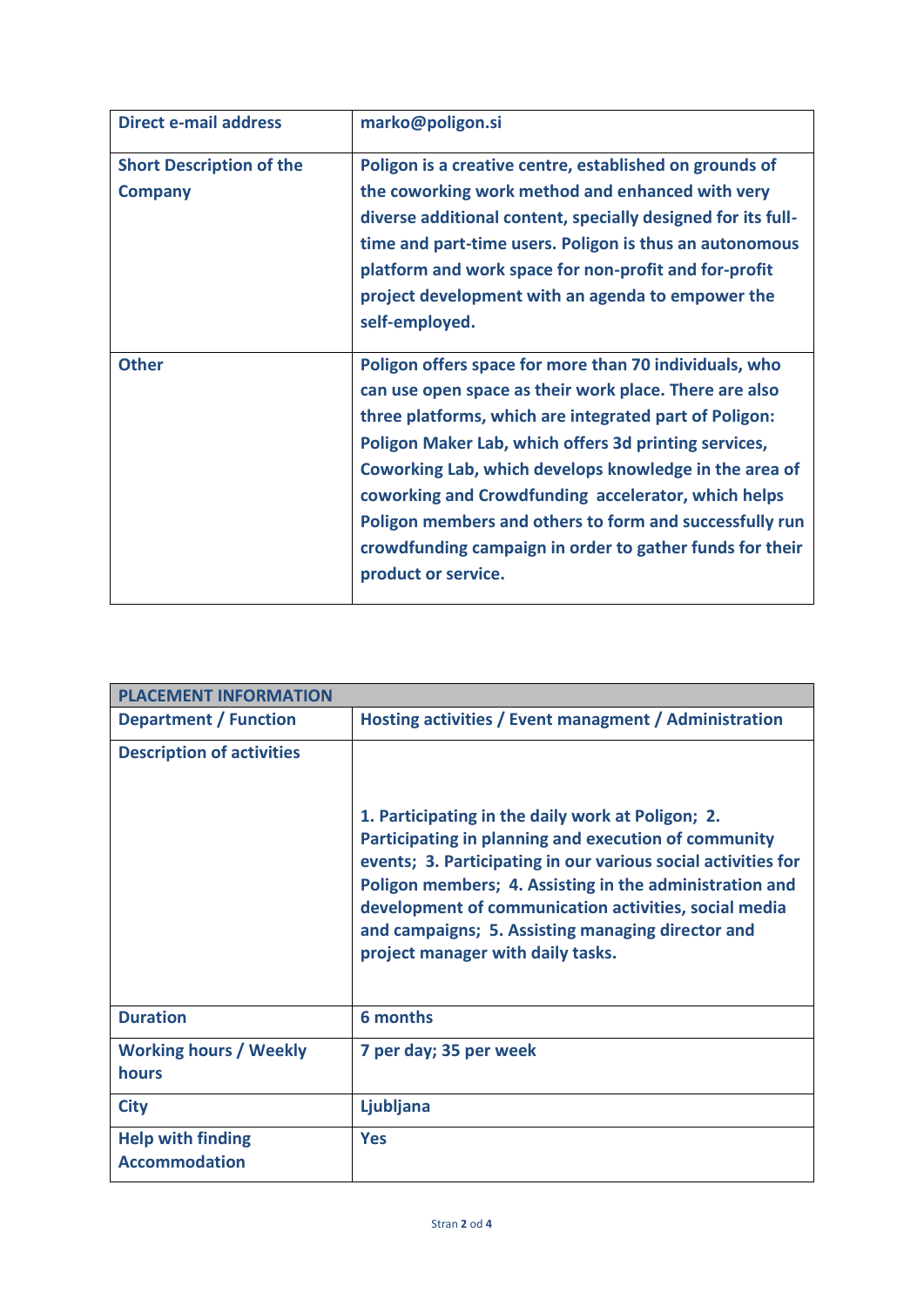| <b>Financial Contribution</b> | <b>No</b>                                                                                                 |
|-------------------------------|-----------------------------------------------------------------------------------------------------------|
| <b>Other</b>                  | We can help potential intern with searching the<br>apartment or room, setting the life in Ljubljana, etc. |

| LANGUAGE REQUIREMENTS1 |                |                |                |                 |
|------------------------|----------------|----------------|----------------|-----------------|
| Language               | Listening      | Reading        | Writing        | <b>Speaking</b> |
| English                | $\overline{2}$ | $\overline{2}$ | $\overline{2}$ | 3               |
| German                 |                |                |                |                 |
| French                 |                |                |                |                 |
| Italian                |                |                |                |                 |
| Spanish                |                |                |                |                 |
| Other                  |                |                |                |                 |
|                        |                |                |                |                 |
|                        |                |                |                |                 |

| <b>ICT REQUIREMENTS</b>                                                                                                                                               |                                    |
|-----------------------------------------------------------------------------------------------------------------------------------------------------------------------|------------------------------------|
| requirement                                                                                                                                                           | <b>Expertise level<sup>2</sup></b> |
| <b>Creating and handling documents of</b><br>various types                                                                                                            | <b>Proficient level</b>            |
| Word processing (e.g. Microsoft Word -<br>write letters, reports, offers, etc.)                                                                                       | <b>Proficient level</b>            |
| Handling presentation software (e.g<br><b>Microsoft Power Point: making</b><br>presentations, designing layouts, etc.)                                                | <b>Proficient level</b>            |
| <b>Graphics software (e.g Adobe Photoshop</b><br>and Illustrator: create and edit images<br>such as logos, drawings or pictures for<br>use in DTP, web sites, various | <b>Basic level</b>                 |

**The set of the set of the set of the set of the set of the set of the set of the set of the set of the set of t**<br>In Required language skills are rated from 1 to 3:

- 2 intermediate level
- 
- 3 proficient level 2 ICT skills are rated with 3 levels of expertise:
- Basic level
- Intermediate level
- Proficient level

 <sup>1 -</sup> basic level